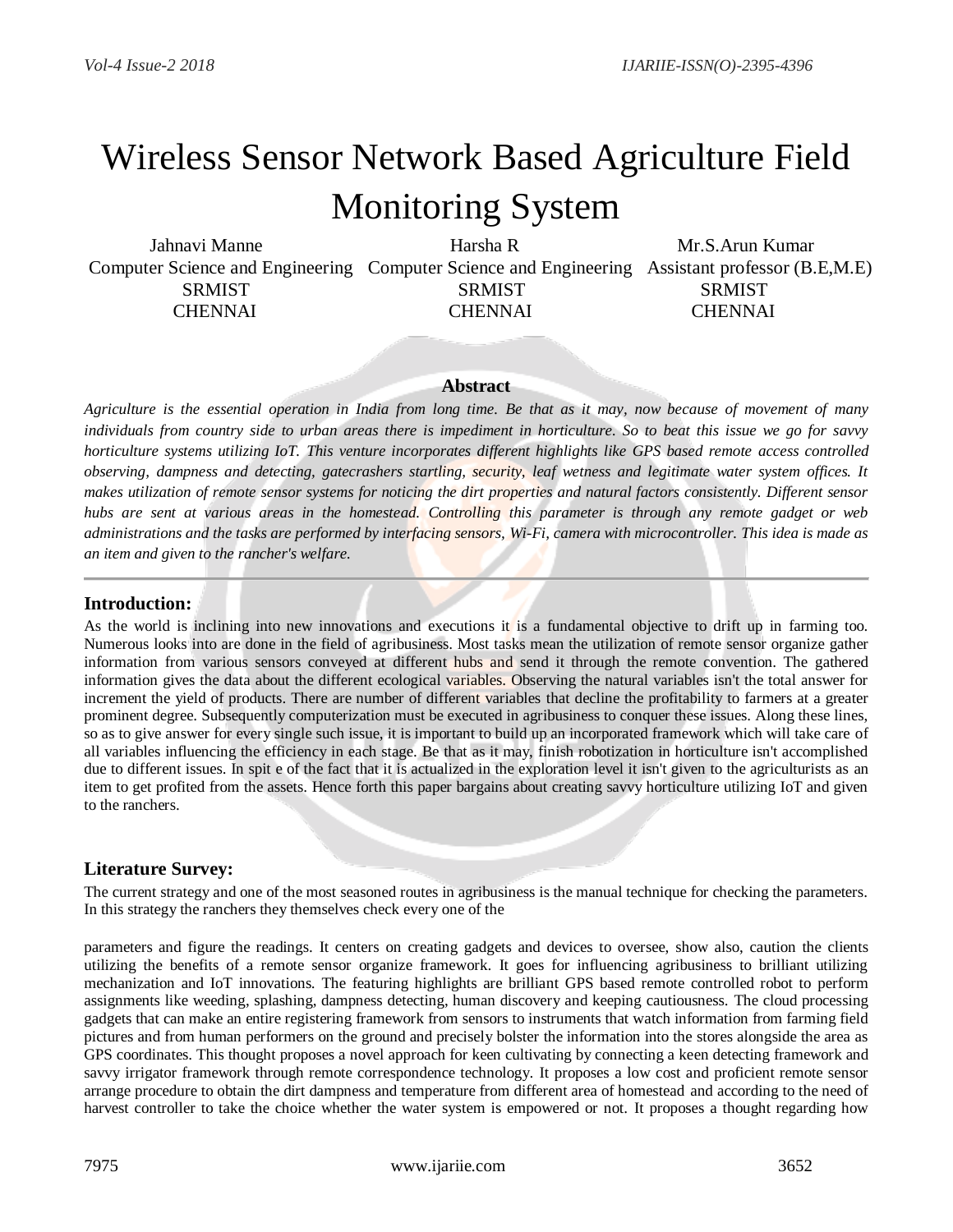robotized water system framework was produced to streamline water use for rural crops. Moreover, an entryway unit handles sensor information. The barometrical conditions are observed furthermore, controlled online by utilizing Ethernet IEEE 802.3.The incomplete root zone drying procedure can be executed to a greatest extent. It is intended for IoT based observing framework to investigate edit condition and the technique to enhance the proficiency of basic leadership by breaking down collect statistics. In this paper picture handling is utilized as a device to screen the infections on natural products amid cultivating, right from manor to reaping. The varieties are seen in shading, surface and morphology, nursery is a working in which plants are developed in shut condition. It is utilized to keep up the ideal states of the earth, nursery administration and information obtaining.

#### **Proposed system:**

In this manner, considering the present need of agribusiness and past disadvantages we propose a framework which coordinates the control of all the frameworks in a solitary framework. Which will make it simple and better comprehension of the outcomes by gullible clients and in addition it will keep the agriculturist refreshed by the warnings for relatively every related occasion that happens in the field.

# **System Architecture:**



**Figure No. 1. System Architecture**

As said before this framework has helpful applications in Farm and additionally Green House. The focal framework is the core of this design, as it does half of crafted by framework. Focal framework is in charge amongst hubs and focal server and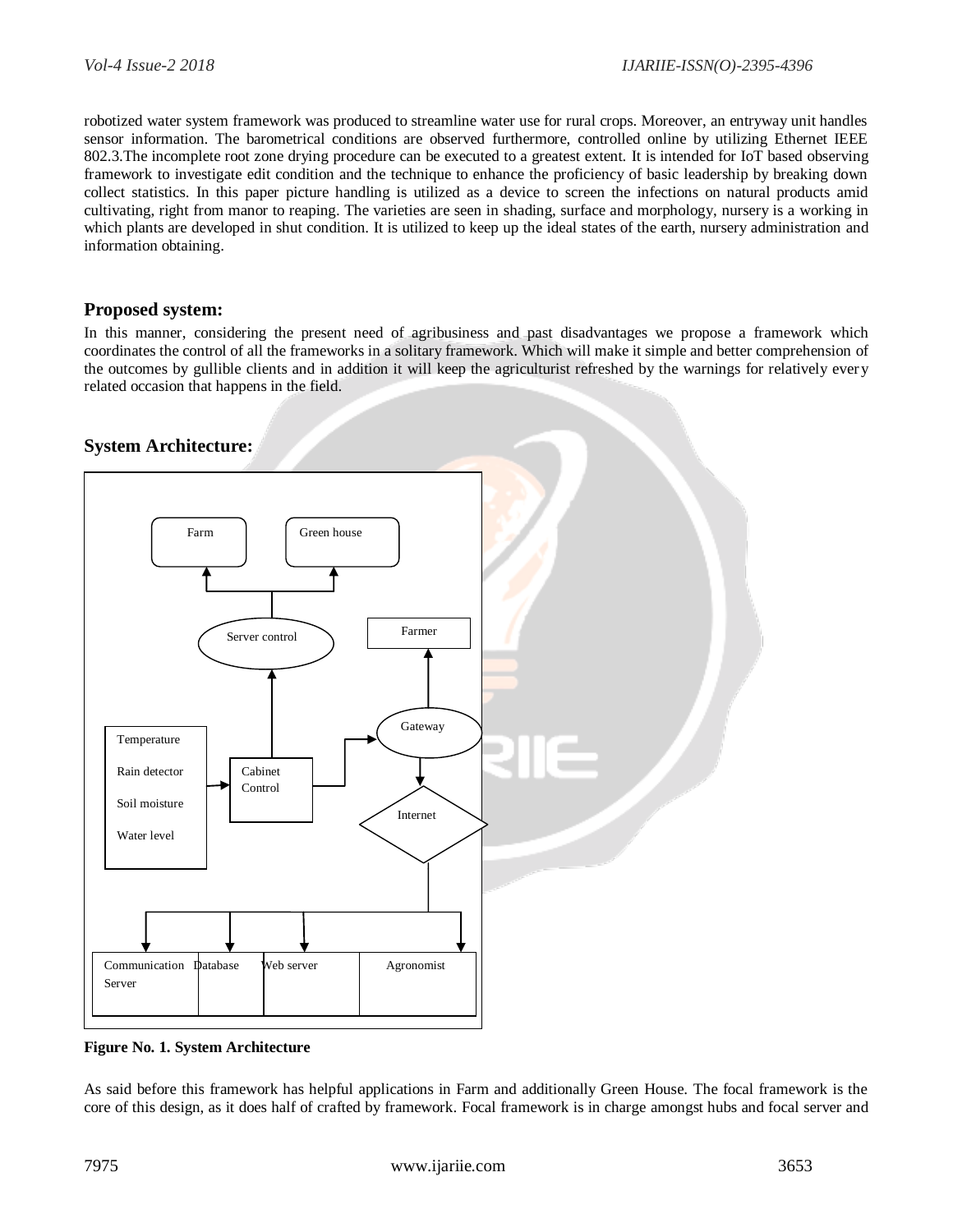database administration and also correspondence with the external world. Focal System comprise of three primary substances those are Communication Server, Database, Web Server. Control bureau gives the simple access to the hubs, which comprises of Temperature sensor, Soil Moisture sensor, Water Level sensor, Rain finder sensor. The information detected by the hubs is exchanged to the focal framework by focal server. Any notices or warnings are spoken with agriculturist by means of portal gave.

# **Flow of Algorithm:**





The framework will begin its working as the client approval will happen with amend username and secret key. On the off chance that username and secret word, neither of them matches or are similar, at that point the framework will end. In the event that username exists and the secret word is right then the introduction of the framework will happen, by instatement, it implies that every one of the sensors in the field, for example, temperature sensor, soil dampness sensor, water level marker sensor, rain locator sensor will be instated to zero, thus invigorating the memory including information or chronicled esteems. The information thus subsequently detected by the sensors i.e temperature of the earth, soil dampness content, water level, probability of rain, every one of these elements are detected will be gathered and exchanged to the base server station situated in the field. The base server station will additionally exchange the information to the focal server framework over a solid convention. The focal server station will break down the information sent by the construct server station based with respect to the limit esteems set for every element.

The investigated information will then be shown to the client. In light of this outcome, the rancher can take the choices in like manner which are great for the effective cultivating. On the off chance that the user (farmer) wishes to proceed with the framework information then as opposed to leaving it will advise the framework to proceed and the sensors will be introduced